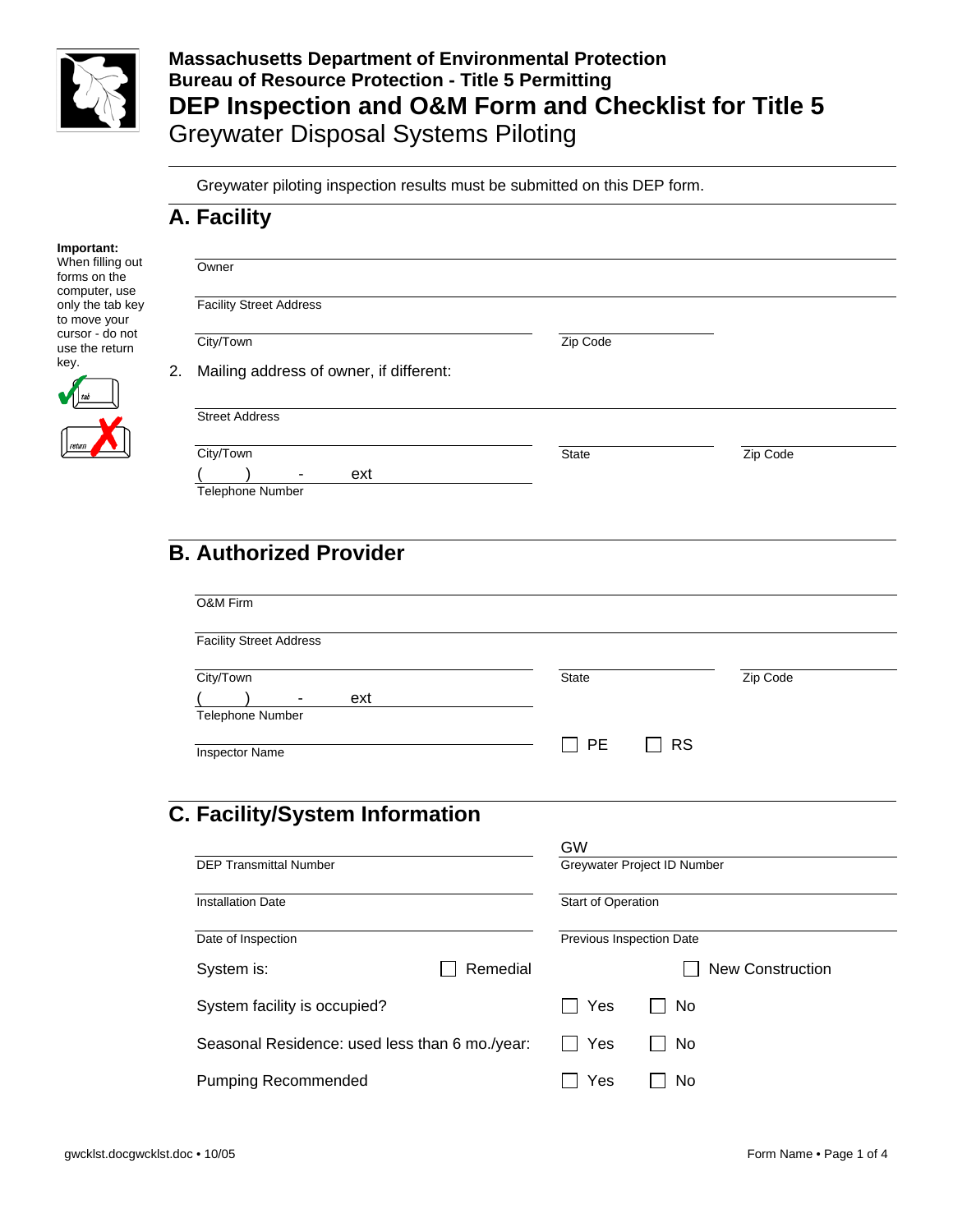

## **Massachusetts Department of Environmental Protection Bureau of Resource Protection - Title 5 Permitting DEP Inspection and O&M Form and Checklist for Title 5**  Greywater Disposal Systems Piloting

### **D. Indicate whether the following items have been inspected**

Inspection of absorption system:

| SAS I I                                                                                                     | Modified SAS                          | Greywater Garden            |     | Other I |  |  |
|-------------------------------------------------------------------------------------------------------------|---------------------------------------|-----------------------------|-----|---------|--|--|
| Condition of soil absorption system                                                                         |                                       |                             |     |         |  |  |
| Ponding anywhere in system?                                                                                 |                                       | Yes                         | No. |         |  |  |
| Location of ponding:                                                                                        |                                       |                             |     |         |  |  |
| Pressure distribution                                                                                       |                                       | Gravity distribution $\Box$ |     |         |  |  |
| If pressure distribution, has system been inspected in accordance with 310 CMR 15.254? $\Box$ Yes $\Box$ No |                                       |                             |     |         |  |  |
|                                                                                                             | <b>E. System Components Inspected</b> |                             |     |         |  |  |

| Septic Tank:                                          | Yes                    | N/A<br>No |
|-------------------------------------------------------|------------------------|-----------|
| Condition of septic tank                              |                        |           |
| Pump Chamber:                                         | Yes                    | N/A<br>No |
| Condition of pump chamber                             |                        |           |
| <b>Recirculation Tank:</b>                            | Yes<br>$\mathbf{1}$    | No<br>N/A |
| Condition of recirculation tank                       |                        |           |
| Overflow/Storage Tank:                                | Yes                    | No<br>N/A |
| Condition of overflow/storage tank                    |                        |           |
| System Alarms:                                        | Yes                    | N/A<br>No |
| Condition of alarms                                   |                        |           |
| Level Controls:                                       | Yes<br>$\mathbf{1}$    | No<br>N/A |
| Condition of level controls                           |                        |           |
| Pump(s) inspected: $\Box$ Yes $\Box$ No $\Box$<br>N/A | Number                 |           |
| Distribution laterals: $\Box$ Yes $\Box$ No<br>N/A    | Cleaned: $\Box$<br>Yes | No        |
| Effluent tee filter:<br>N/A<br>$Yes \mid \mid No$     | Cleaned: $\Box$ Yes    | No        |
| Located                                               |                        |           |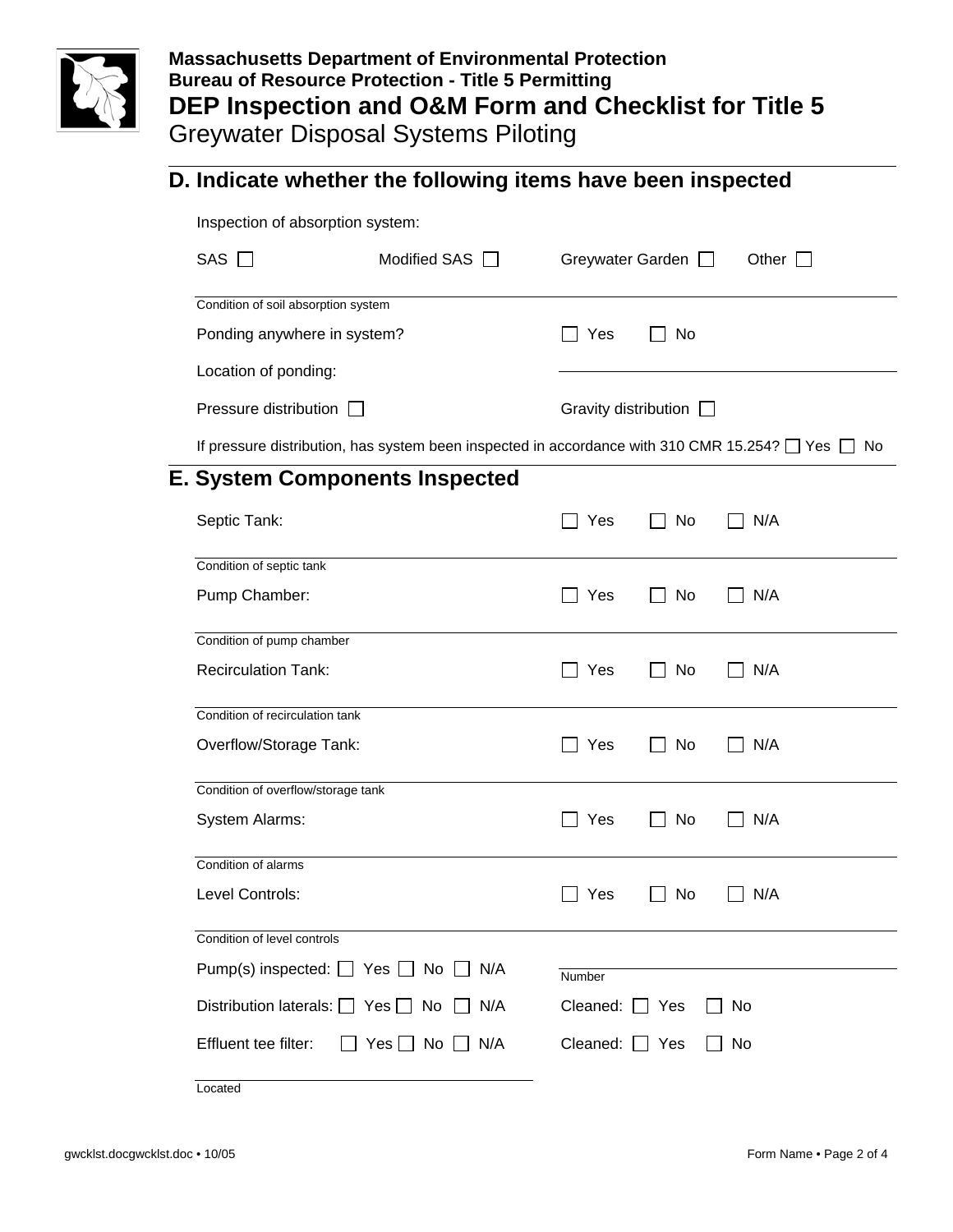

## **Massachusetts Department of Environmental Protection Bureau of Resource Protection - Title 5 Permitting DEP Inspection and O&M Form and Checklist for Title 5**  Greywater Disposal Systems Piloting

|                                 | <b>E. System Components Inspected (continued)</b> |                                      |       |          |  |
|---------------------------------|---------------------------------------------------|--------------------------------------|-------|----------|--|
| Lint filter:                    | Yes $\Box$ No $\Box$<br>N/A                       | Cleaned: [                           | Yes   | No       |  |
| Located                         |                                                   |                                      |       |          |  |
| Grease trap:                    | $\Box$ No $\Box$ N/A<br>Yes I                     | Cleaned: [                           | ∣ Yes | No       |  |
| Located                         |                                                   |                                      |       |          |  |
| F. Greywater Garden             |                                                   |                                      |       |          |  |
| If a GW garden, is it:          |                                                   | Indoors                              |       | Outdoors |  |
| GW garden components inspected: |                                                   |                                      |       |          |  |
| Humidistat                      |                                                   | Yes                                  | No    |          |  |
| Thermostat                      |                                                   | Yes                                  | No    |          |  |
| Other controls (describe below) |                                                   | Yes                                  | No    |          |  |
| Aerator                         |                                                   | Yes                                  | No    |          |  |
| Planting bed media: wet?        |                                                   | Yes                                  | No    |          |  |
| Planting bed liner: watertight? |                                                   | Yes                                  | No    |          |  |
|                                 | Comments on GW garden components:                 |                                      |       |          |  |
|                                 | Condition of plants used for transpiration:       |                                      |       |          |  |
| <b>G.</b> General               |                                                   |                                      |       |          |  |
|                                 | System facility is occupied? $\Box$ Yes $\Box$ No |                                      |       |          |  |
|                                 |                                                   | Number of days since last inspection |       |          |  |
| Water use metered in gallons:   |                                                   | gallons                              |       |          |  |
|                                 | Gallons in overflow tank (last inspection)        | gallons                              |       |          |  |
|                                 | Gallons in overflow tank (current inspection)     | gallons                              |       |          |  |
|                                 | Number of people using facility regularly         |                                      |       |          |  |